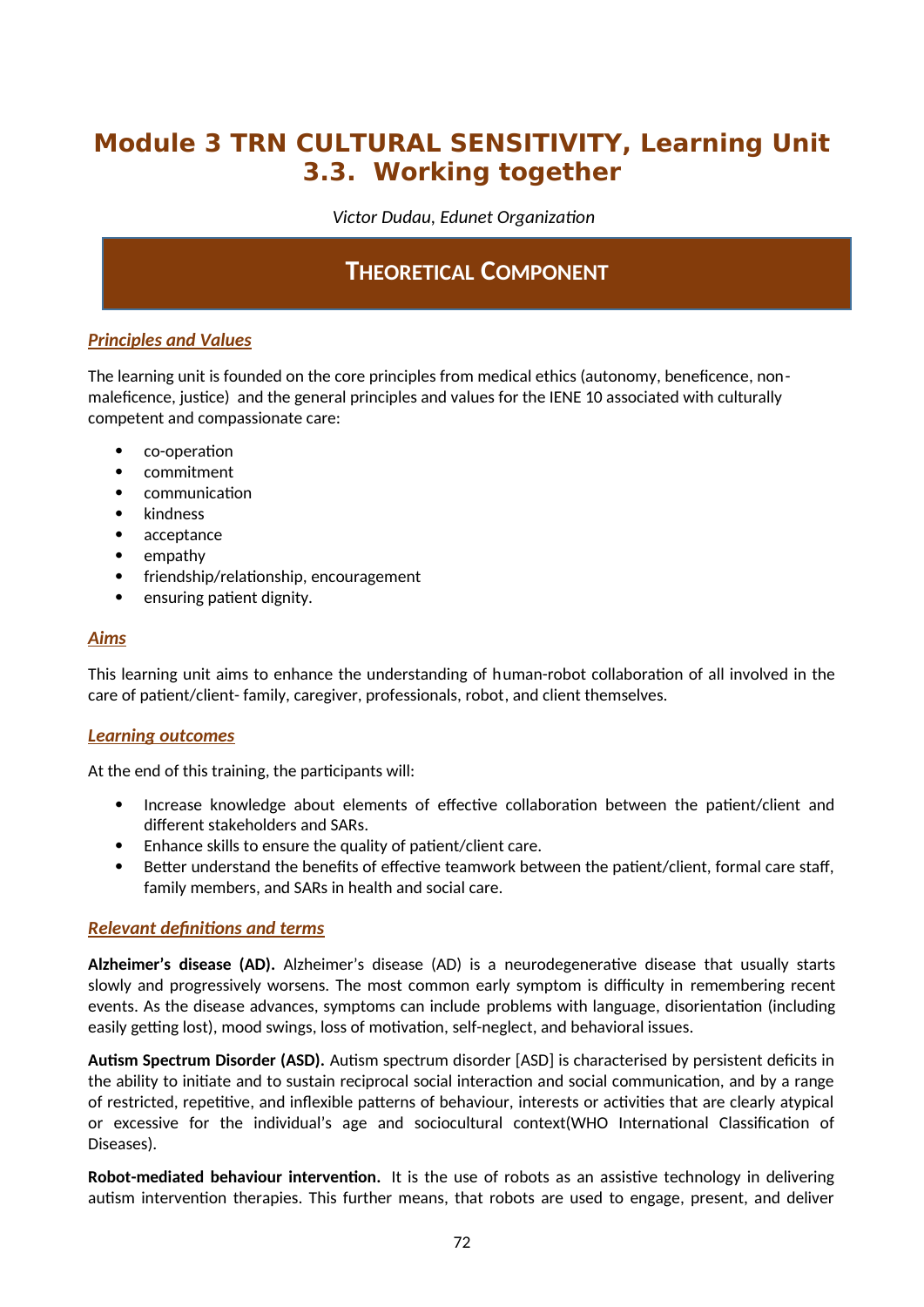robot executed behaviour therapy routines presented by the robot to those diagnosed on the autism spectrum. These routines address defined and targeted aspects of social interactions and learning skills development.

#### *What the research say*

 **Aymerich-Franch, L. & Ferrer, I. (2021). Socially assistive robots' deployment in healthcare settings: a global perspective.** The study provides an in-depth picture of the current state of the art of SARs' deployment in real scenarios for healthcare-related applications. It contributes to understanding better the role of these machines in the healthcare sector. Using a documentary research method, 279 experiences of SARs deployments are mapped in hospitals, elderly care centres, occupational health centres, private homes, and educational institutions worldwide from 33 different countries and involving 52 different robot models. The most widespread functions identified for these robots were entertainment, companionship, telepresence, edutainment, providing general and personalized information or advice, monitoring, promoting physical exercise and rehabilitation, and testing and pre-diagnosis. These functions show that SARs are progressively emerging as a solution to release medical staff and caregivers from some basic tasks and assist them with patients, older adults, and people with special needs in hospitals, nursing homes, and private homes, among others. Available [here](https://arxiv.org/pdf/2110.07404).

| <b>Emotional wellbeing</b>                                                                                                                                                                                                                                                                                                                                                                                                                                     | Play                                                                                                                                                                                                                                                                                                                                                                                                                      | <b>Functioning in daily reality</b>                                                                                                                                                                                                                                |
|----------------------------------------------------------------------------------------------------------------------------------------------------------------------------------------------------------------------------------------------------------------------------------------------------------------------------------------------------------------------------------------------------------------------------------------------------------------|---------------------------------------------------------------------------------------------------------------------------------------------------------------------------------------------------------------------------------------------------------------------------------------------------------------------------------------------------------------------------------------------------------------------------|--------------------------------------------------------------------------------------------------------------------------------------------------------------------------------------------------------------------------------------------------------------------|
| Recognise and regulate own emotions<br>Self-image - ASD awareness - who am I?<br>Resilience (detect and guard limits - defend oneself)<br>Confidence - self esteem<br>Rest - relaxation<br>Having fun - experiencing pleasure<br>Safety<br>Making thoughts positive                                                                                                                                                                                            | Imitation<br>Develop interest in play<br>Development own play<br>SAME MATERIAL)<br>Parallel play (next to each other<br>Playing together - collaborative play<br>Variation in play (expand play)<br>Negotiate about rules                                                                                                                                                                                                 | Cope with unexpected situations or changes<br>Flexibility - switch smoothly - less rigid<br>Problem solving skills<br>Taking initiative<br>Transfer of skills / knowledge<br>Open mind to tasting / eating food                                                    |
| Social / Interpersonal interactions and relations                                                                                                                                                                                                                                                                                                                                                                                                              | <b>Preschool skills</b>                                                                                                                                                                                                                                                                                                                                                                                                   | <b>Communication</b>                                                                                                                                                                                                                                               |
| Imitation<br>Attention<br>Appropriately cope with own anger / sadness /<br>Awareness of feelings wishes behaviour thoughts of others<br>Appropriately react to behaviour of others<br>Social routines (greet say goodbye introduce)<br>Turn taking (behaviour)<br>Respect / value others (or things)<br>Appropriate behaviour w.r.t. physical proximity / contact or personal space<br>Collaboration / joined attention<br>Ask for help<br>Conflict management | Work posture (sit still - no wobbling)<br>Train or practice skills<br>Be able to start/stop independently<br>Work on his/her own - task approach<br>Cope with schedule/program<br>Pose a question / ask for help<br>Distinguish main from minor issues<br>Follow up instructions<br>Execute task (simple / complex task)<br>Didactic subjects (e.g. maths - reading)<br>Spatial concepts<br>Learn to wait<br>Perseverance | Orientation to listen<br>Making contact<br>Learn a new form of communication<br>Understand intention of gesture<br>Understand intention of image / symbol<br>Understand intention of word<br>Use gesture<br>Use nonverbal abilities<br>Talk - use verbal abilities |
| <b>Sensory experiences and coping</b>                                                                                                                                                                                                                                                                                                                                                                                                                          | Learn to choose - make decisions                                                                                                                                                                                                                                                                                                                                                                                          | <b>Self-care - independent living</b>                                                                                                                                                                                                                              |
| Adequate processing of sensory triggers (regulate - mute - stimulate)<br>Understand what body is "saying" (e.g. pee - hunger - noises)<br>Change stereotype behaviour<br>Prevent panic reactions<br>Be able to postpone urge / want                                                                                                                                                                                                                            | <b>Motor experiences and skills</b><br>Balance and equilibrium<br>Body awareness<br>Grove and fine motor skills.<br>Movement<br>Coordination<br>Strengthening of muscles                                                                                                                                                                                                                                                  | Potty training<br>Eating - drinking<br>(un)Dressing<br>Self-care - personal hygiene<br>Domestic skills<br>Mobility<br>Hobbies - leisure time                                                                                                                       |

 **Claire A. G. J. Huijnen,Monique A. S. Lexis,Rianne Jansens, Luc P. de Witte (2017). How to Implement Robots in Interventions for Children with Autism? A Co-creation Study Involving People with Autism, Parents and Professionals, Journal of Autism and Developmental Disorders 47(2).** Interacting with robots can be particularly empowering for children with autism spectrum disorder (ASD) because it may overcome various barriers experienced in face-to-face interaction with humans. The study gained insight into how robots such as KASPAR can be practically implemented into current education and therapy interventions for children with ASD. In Appendix 1, an overview of ASD Therapy and Educational Objectives is presented; see Figure above.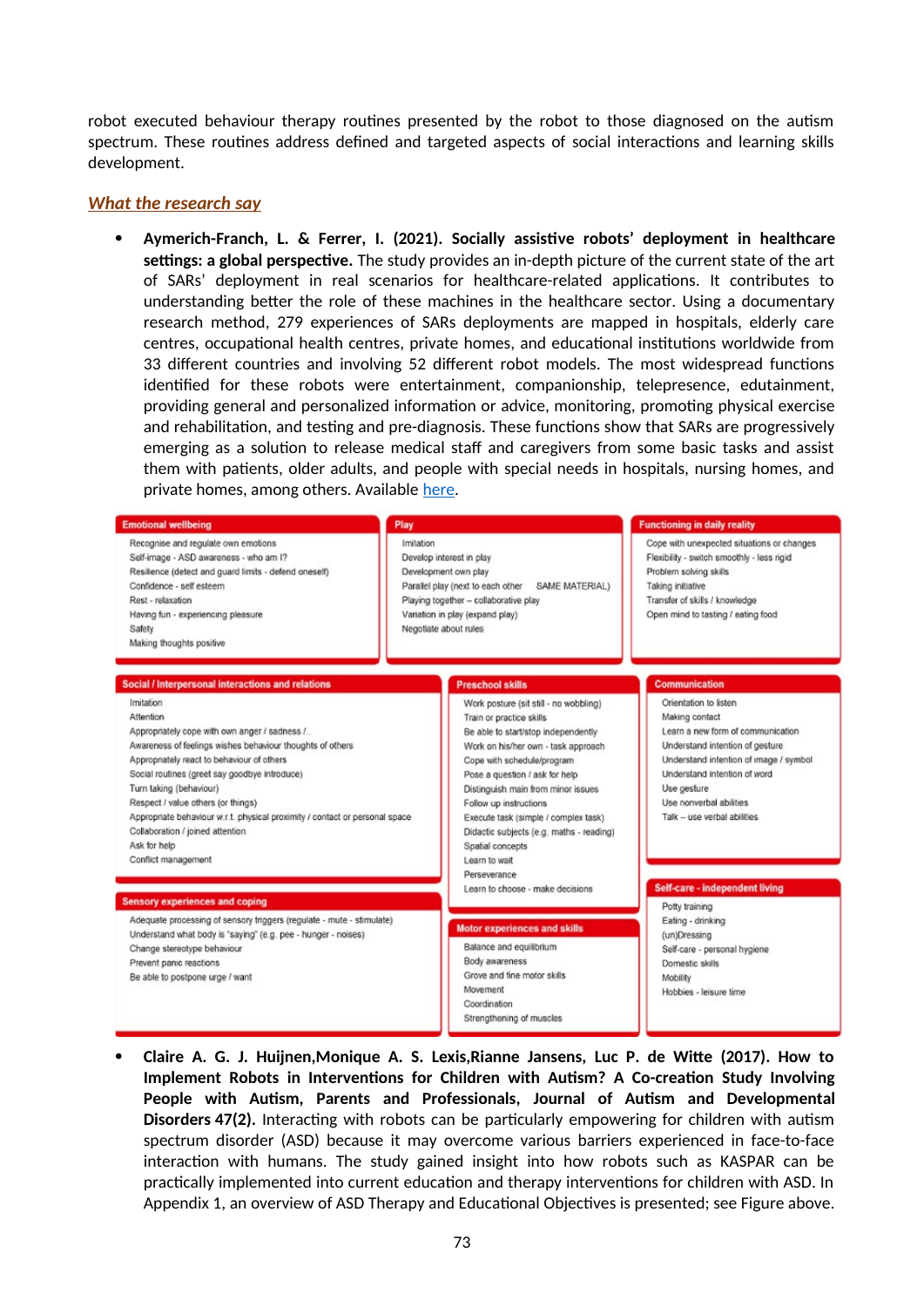Appendix 2 describes a robot-mediated intervention, including objectives and robot roles, intervention description, and interaction flow. Available [here](https://www.researchgate.net/publication/318254216_How_to_Implement_Robots_in_Interventions_for_Children_with_Autism_A_Co-creation_Study_Involving_People_with_Autism_Parents_and_Professionals).

- **Rabbitt SM, Kazdin AE, Scassellati B (2015) Integrating socially assistive robotics into mental healthcare interventions: Applications and recommendations for expanded use, Clinical Psychology Review 35.** This article highlights current SAR advances and applications in mental healthcare, analyses the background information on socially assistive robotics, and shows examples of SARs. Then, it reviews the diverse and clinically relevant ways that these robots have already been used in mental healthcare, with specific emphasis on the functions that robots have served (i.e., companion, therapeutic play partner). SAR can be integrated into treatment protocols in a variety of ways. At this time, a robot used along with a human therapist is the primary way treatment has been implemented. However, potential applications of robots expand far beyond that of therapist assistants. These machines can provide therapeutic services in client homes, reaching individuals who cannot receive treatment in traditional settings (e.g., those living in rural settings, individuals housebound because of physical impairments). At some point in the future, robots will likely assume therapeutic activities previously completed by human mental health professionals. Available [here.](https://www.csee.umbc.edu/courses/graduate/691r/fall2016/Slides/MentalHealthSurvey.pdf)
- **Koutentakis, D. Pilozzi, A . Huang, X (2020), Designing socially assistive robots for Alzheimer's disease and related dementia patients and their caregivers: Where we are and where we are headed, Healthcare 8(2):73.** Ageing societies and the associated pressure on the care systems are major drivers for new developments in socially assistive robotics. However, as the aging population keeps growing, current medical staff and healthcare providers are increasingly burdened by caring for the ever-growing number of senior patients, especially those with cognitive impairment of Alzheimer's disease (AD) and Alzheimer's disease-related dementia (ADRD). The case study presents a robotic-based application utilizing the robot Pepper designed to support older adults and their caregivers in care homes to increase physical and cognitive activity and initiate social interaction. The results indicate that the residents were positively engaged in the training sessions moderated by the robot, but a person is needed who controls the robot. Available [here.](https://www.researchgate.net/publication/340208984_Designing_Socially_Assistive_Robots_for_Alzheimer)

### *What do national legislation and international/European treaties and conventions say on the topic?*

**European Commission, 2020, White Paper on Artificial Intelligence. A European approach focused on excellence and trust.** Through this White Paper, the European Commission launches a wide-ranging consultation of civil society, industry, and academia in the Member States, with concrete proposals on a European approach to AI. According to the report, AI is a strategic technology that offers many benefits to citizens, businesses, and society, provided that it is human-centred, ethical, and sustainable and respects fundamental rights and values. Available [here](https://ec.europa.eu/info/sites/default/files/commission-white-paper-artificial-intelligence-feb2020_en.pdf).

### **PRACTICAL COMPONENT**

### *Learning Activities*

Activity 1: Robots Help Autistic Kids Learn

 Watch a video on Youtube.com about the collaboration between kids with Autistic Spectrum Disorder (ASD) and SARs. Reflect on the benefits of effective teamwork between the care staff and SARs to improve the social and communication skills of children with ASD. Available [here](https://www.youtube.com/watch?v=oppi4cUteqs) (3.19 minutes).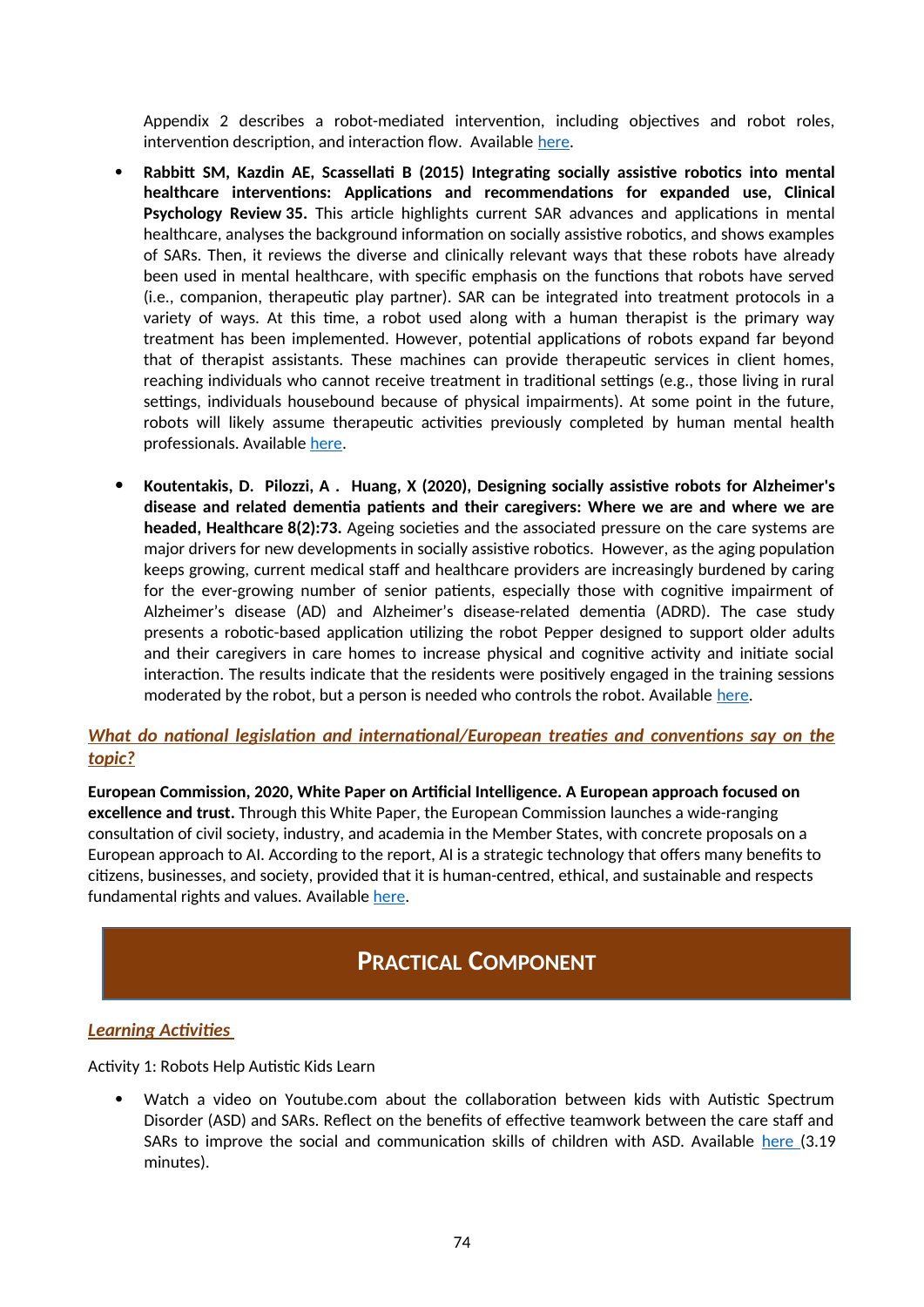- Make a list of activities that can be practically implemented into current education and therapy interventions for children with ASD and share it with colleagues in the discussion area of the social platform for collaborative learning.
- Read posts of other participants and compare them with your thoughts. Then pick at least 1-2 posts by other students to reply to.
- Resources needed: [YouTube video](https://www.youtube.com/watch?v=oppi4cUteqs), social platform for collaborative learning.
- Duration of activity: 20 minutes.

Activity 2: How robots help healthcare workers

- Watch the video Could robots replace healthcare workers? | Lessons from Japan (available [here](https://www.youtube.com/watch?v=T1oToFJ75Fg), 6 minutes) about how robots and human carers work together for the benefit of older people and answer these questions:
- How can robots support healthcare workers to ensure patient/client care quality and make their daily work easier?
- How can robots encourage older people to be more independent and support their mental wellbeing (See the commentary from the older participants)
- Search on the Internet for other examples of assistive robots and AI devices that help people to be more independent and help their mental wellbeing. Share your findings with fellow students in the discussion area of the social platform for collaborative learning.
- Resources needed: YouTube video, social platform for collaborative learning.
- Duration of activity: 20 minutes.

### **ASSESSMENT COMPONENT**

### *Assessment Activities*

Activity 1: Fill blank spaces.

- Complete the blanks in the sentences bellow with the words from the right column.
- Resources needed: Word or similar software for writing, pen or pencil.
- Duration of activity: 3 minutes.

| 1. | Healthcare-related applications of IA and assistive robots will likely | a) | patients/clients     |
|----|------------------------------------------------------------------------|----|----------------------|
|    | be capable of assuming some intervention previously completed          | b) | wellbeing            |
|    | by humans and support  in their daily work.                            | C) | health professionals |
|    |                                                                        | d) | Alzheimer            |
| 2. | Effective teamwork between the health staff and SARs ensure the        | e) | Autism<br>Spectrum   |
|    | quality of  care.                                                      |    | Disorder(ASD)        |
|    |                                                                        |    |                      |
| 3. | Through the collaboration between the autistic kids, staff, and        |    |                      |
|    | SARs in the robot-mediated behavior intervention, there are            |    |                      |
|    | improvements in social and communication skills of children<br>with    |    |                      |
|    |                                                                        |    |                      |
|    |                                                                        |    |                      |
| 4. | Socially assistive robotics can be integrated into mental healthcare   |    |                      |
|    | interventions for older patients, especially those with cognitive      |    |                      |
|    | impairment of  disease.                                                |    |                      |
|    |                                                                        |    |                      |
| 5. | The collaboration between the patient/client and SARs encourages       |    |                      |
|    | older people to be more independent and helps with their               |    |                      |